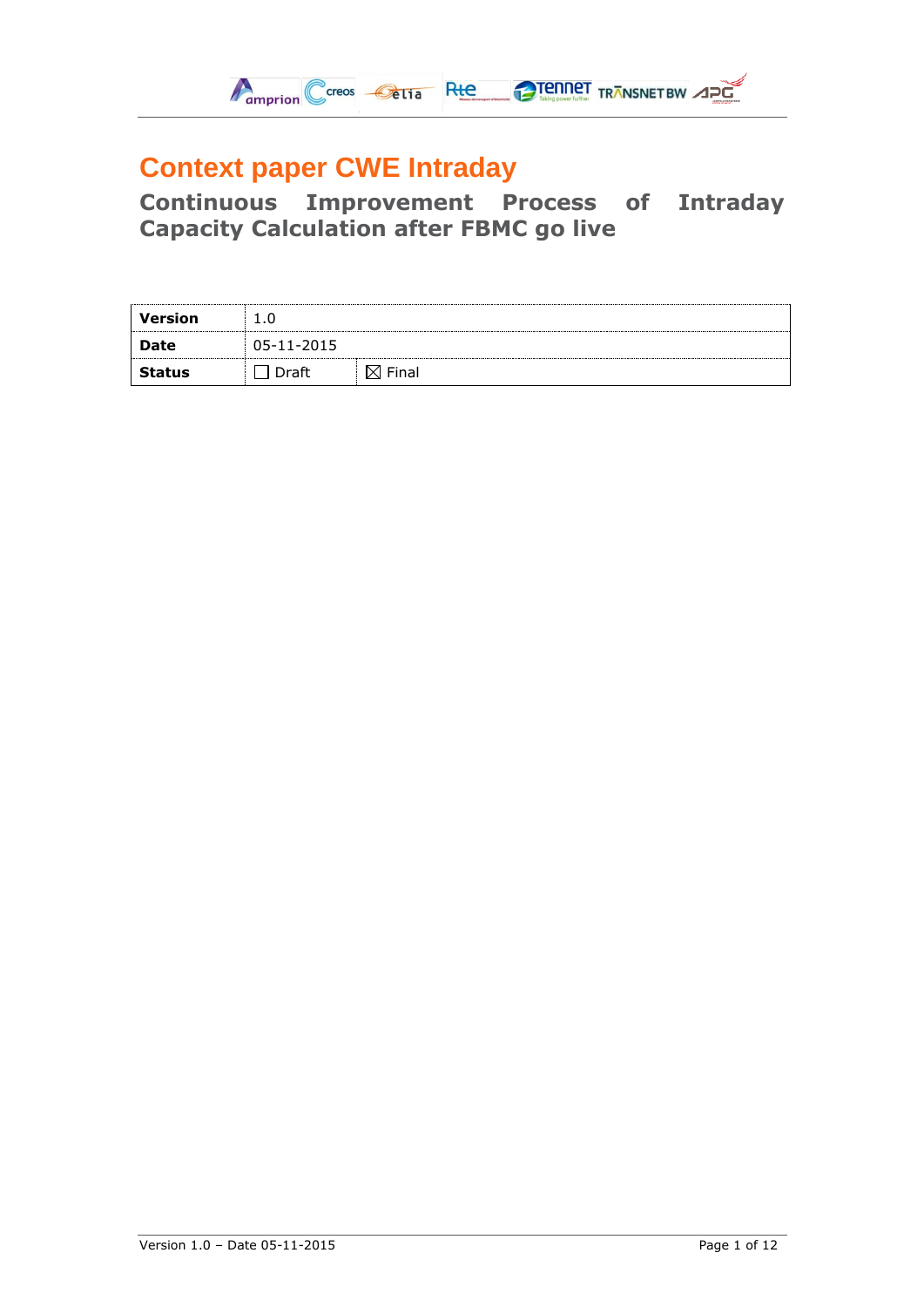

## **Contents**

|      |  | 1 General information on the process followed 3                          |  |  |  |  |  |
|------|--|--------------------------------------------------------------------------|--|--|--|--|--|
|      |  |                                                                          |  |  |  |  |  |
|      |  |                                                                          |  |  |  |  |  |
| 2.2. |  |                                                                          |  |  |  |  |  |
|      |  | 2.2.1.                                                                   |  |  |  |  |  |
|      |  | 2.2.2. Example 1: Market clearing point not constrained 4                |  |  |  |  |  |
|      |  | 2.2.3. Example 2: Market Clearing constrained by one CB  5               |  |  |  |  |  |
|      |  | 2.2.4. Example 3: Market Clearing constrained by several CB 6            |  |  |  |  |  |
|      |  | 2.2.5. Extrapolation to a 3D flow based domain (which is the current CWE |  |  |  |  |  |
|      |  |                                                                          |  |  |  |  |  |
|      |  |                                                                          |  |  |  |  |  |
|      |  |                                                                          |  |  |  |  |  |
|      |  |                                                                          |  |  |  |  |  |
|      |  |                                                                          |  |  |  |  |  |
|      |  | 3.3. CWE TSO Intraday roadmap towards CACM compliancy11                  |  |  |  |  |  |
|      |  |                                                                          |  |  |  |  |  |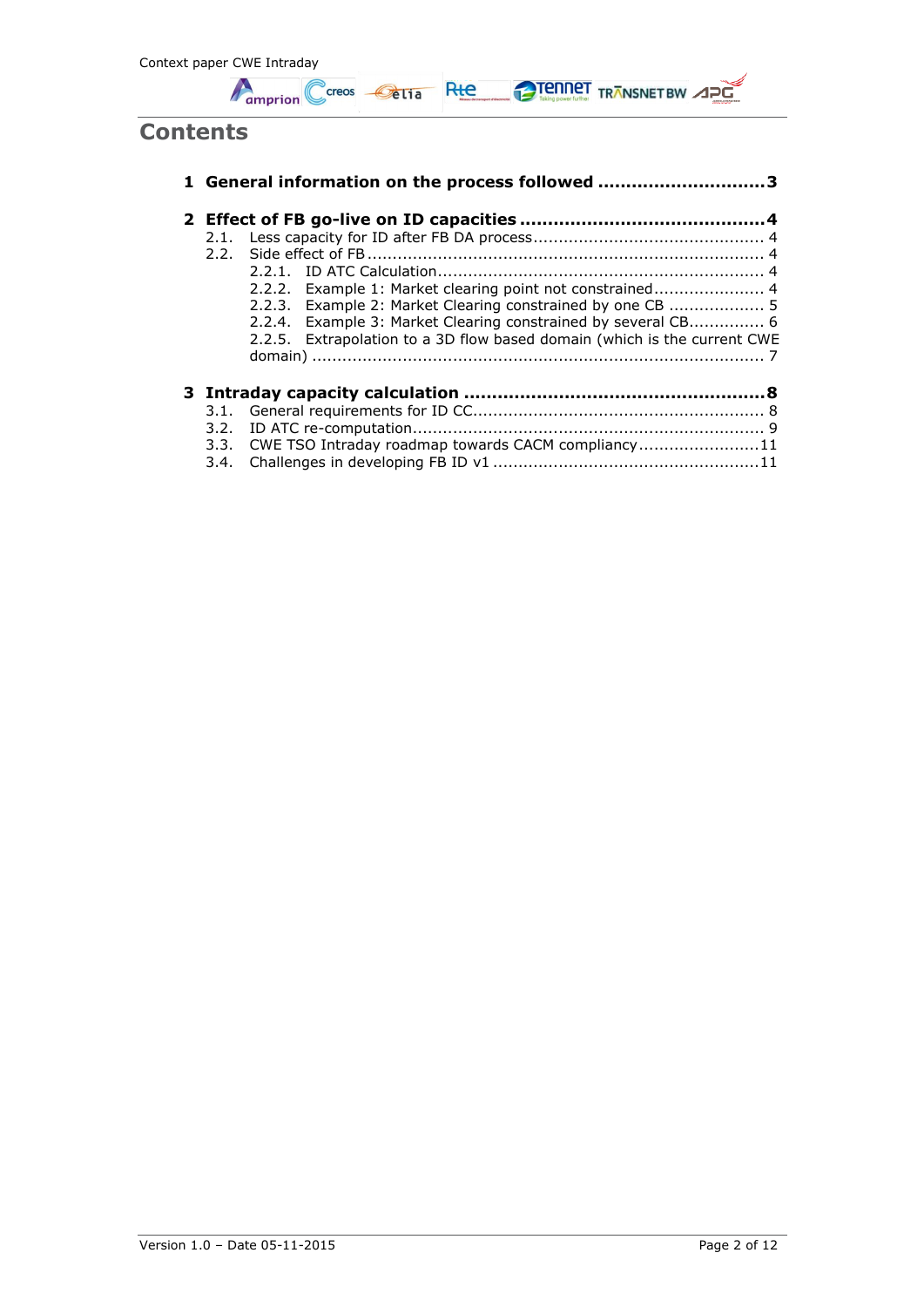## <span id="page-2-0"></span>**1 General information on the process followed**

This context paper describes the current and foreseen Intraday Capacity Calculation methodology background as additional information for the "NRA approval package ID ATC after FBMC". It explains the steps that resulted in the current request for approval and gives insight into the roadmap towards Flow Based Intraday.

Due to the structural change in electricity sector, mainly due to increase of volatile feed in of renewable sources, liquid intraday markets becomes more and more important. Cross border capacities are playing a large role in this liquidity by increasing trade opportunity for the market players between market areas. While guarantying security of supply, TSOs have the obligation to deliver to the market as much available capacity as possible.

Since Mid-2013, CWE TSOs have presented an approach focused on two main capacity calculation methods for Intraday to implement regional ID Capacity Calculation (ID CC):

- ID ATC Capacity Calculation for short term and
- FB ID Capacity Calculation for longer term solution.

This approach has largely been driven by the CACM Guideline discussions in which a FB ID CC methodology was selected as target solution.

The activities for the ID ATC CC method have been further elaborated resulting in a division into two steps. The difference between these two steps is related to different local processes and to the premise that this method should be inspired by existing tools, rules and processes. By splitting up the ID ATC CC step into two sub steps, the ID CC roadmap currently consists of the known three-step approach as depicted in [Figure 1](#page-2-1) below.

The first two steps of the ID CC process are:

- 1. Bilateral increase / decrease process starting from initial ID ATC values (securing same process as before FB Go Live) and
- 2. Coordinated increase / decrease process (increase on all CWE borders or decrease own borders).

This further specification has been presented to NRAs for the first time during the CWE FB expert meeting of December  $1^{st}$ , 2014, with the roadmap below (see [Figure 1\)](#page-2-1), indicating that for the ID FB CC the "Planning and deadlines will have to be assessed after FB Go Live".



#### <span id="page-2-1"></span>**Figure 1: Roadmap of IDCC process in CWE region presented December 1st, 2014.**

After detailed clarifications about the first step, the evolution to the second step was reflected by CWE NRAs in their "*Position Paper of CWE NRAs on Flow-Based Market Coupling"* of March 2015. This paper included the approval of CWE NRAs of the launch of the Flow Based Market Coupling and a declaration of their openness to the stepwise approach as presented by CWE TSOs. In addition, the position paper recalled that according to the EU legislation, a Flow Based methodology shall be developed also for the intraday timeframe and stress the needed consistency of such a solution with the pan-European intraday allocation solution.

As an intermediate step to FB ID, "*CWE NRAs ask for intraday capacity recalculation to be properly implemented in ATC by the beginning of November 2015".* The goals of this solution were described clearly: *"This interim solution is intended to allow for more capacity at this timeframe, taking stock of more accurate information on grid, consumption and generation parameters.*"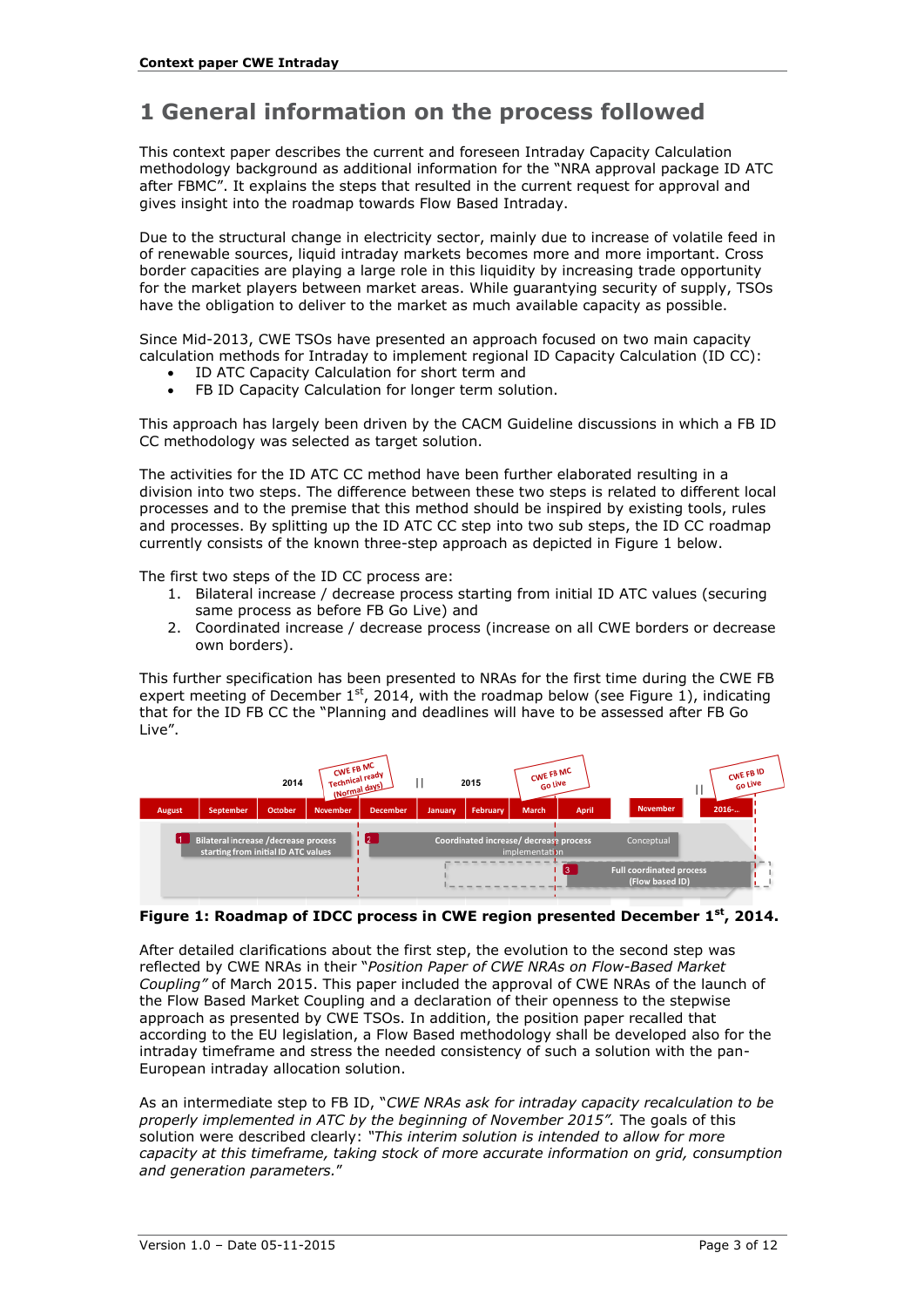CWE TSOs are convinced that the proposed ID Capacity Calculation Methodology related to step 2 and subject to NRA approval fulfils the above described objectives.

## <span id="page-3-0"></span>**2 Effect of FB go-live on ID capacities**

### <span id="page-3-1"></span>**2.1. Less capacity for ID after FB DA process**

Since FB DA go live and the intraday process based on the process of step 1 (see [Figure](#page-2-1)  [1\)](#page-2-1), there is a reduction of available intraday capacity and both DA and ID capacities show increased volatility.

The available capacity in intraday consists of the result of the left-over from day ahead capacity after market coupling, including an assessment of additional capacities on the Dutch-German and Dutch-Belgian borders.

Flow based methodology provides capacities closer to reality. This results in more accurate but also more volatile capacities. As the capacities for intraday follow the trend of the day ahead capacities, by definition these will be more volatile as well.

Intraday has always been the remaining available capacity depending on the situation and amount allocated in day ahead. When more capacity is being allocated in day ahead, less capacity will be available for intraday.

## <span id="page-3-2"></span>**2.2. Side effect of FB**

With the introduction of Flow based for the day ahead timeframe, while having ATC capacity calculation and allocation in intraday, also the notion of 'blocked borders' was introduced. 'Blocked borders' refers to a situation in which for a certain border, there is no more ID capacity available after DA clearing for both directions. In the NTC-world, a system all stakeholders are used to for many years, such a situation cannot occur since capacity used in one direction automatically creates an availability of capacity for the opposite direction.

To better explain this phenomena, the below explanation has already been published and is available to market parties (on the Q&A forum of the JAO [website\)](http://www.jao.eu/main).

#### **2.2.1. ID ATC Calculation**

<span id="page-3-3"></span>As described in the "initial ID ATC computation" of the approval document, the ID ATC is calculated starting from the day ahead Market Clearing point (indicated with a red dot in [Figure 2\)](#page-4-1). The depicted Market Clearing point results from the day ahead market clearing and the nominations of the long term rights.

From this Market Clearing point, the ID ATC domain will be increased stepwise (e.g. 1MW) - equally in all directions - until a flow-based constraint is hit. The flow-based constraints reflect critical branches. When a constraint is hit, the ID ATC domain will be increased in other directions – where no constraints are hit yet.

Different examples and the impact for the ID capacity are described below, based on the different possible outcomes of FB DA market coupling.

#### **2.2.2. Example 1: Market clearing point not constrained**

<span id="page-3-4"></span>[Figure 2](#page-4-1) depicts an example in 2 dimensions for the Dutch bidding zone. In this case, the ID ATC square can be increased until 1500 MW for both the Dutch-German and Dutch-Belgian border – in import as well as export direction. In such case, the ID ATC hits four different constraints.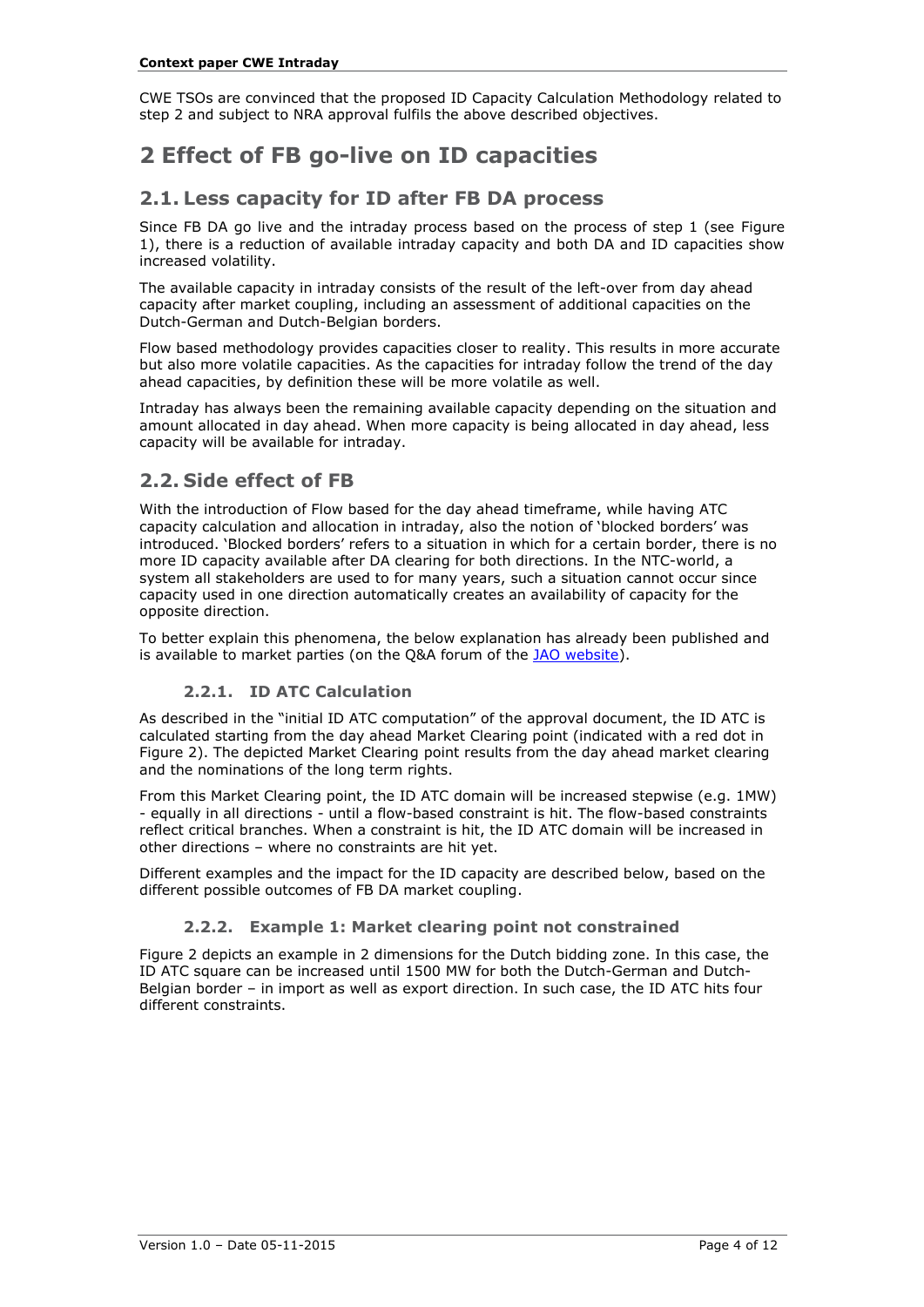

<span id="page-4-1"></span>The resulting ID ATC's are:

| <b>ID ATC [MW]</b> |           |        |        |
|--------------------|-----------|--------|--------|
| NL->BE             | $BE$ ->NL | NL->DE | DE->NL |
| <i>1500</i>        | 1500      | 500    | , ENC  |

#### **2.2.3. Example 2: Market Clearing constrained by one CB**

<span id="page-4-0"></span>Besides previous example, Market Clearing points can be constrained by critical branches. As such, the market is cleared on a flow-based constraint.

[Figure 3,](#page-5-1) the bidding zone Netherlands is exporting at the limit of the FB domain. No further export exchanges are feasible from NL->DE neither from NL->BE because these are blocked by a critical branch in both directions. Hence, 0 MW ID ATC is available from NL->DE and NL->BE. ID ATC capacity is only available in the direction from BE->NL and DE->NL.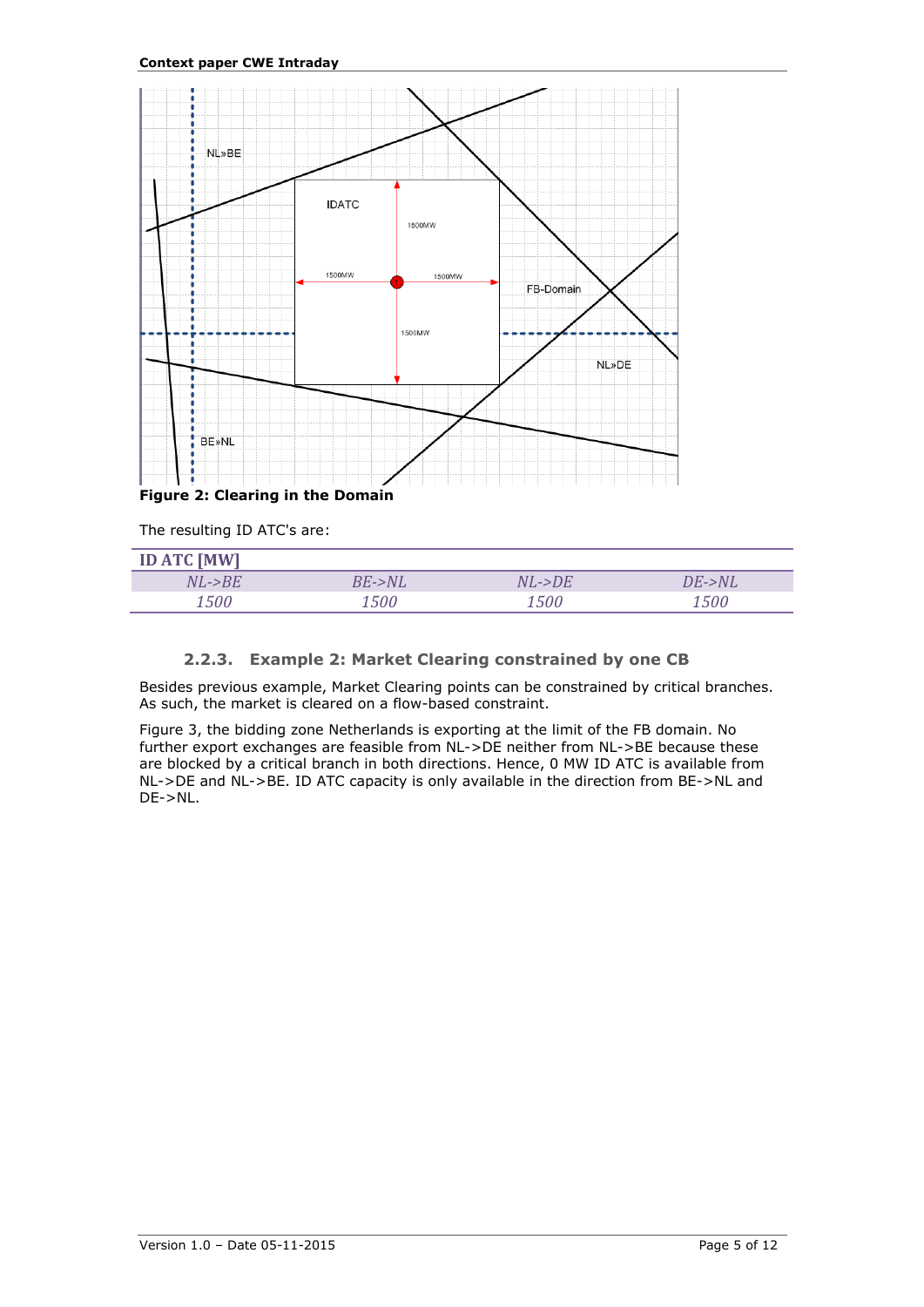

<span id="page-5-1"></span>**Figure 3: Clearing on an Edge of the domain**

The resulting ID ATC's are:

| <b>ID ATC [MW]</b> |           |              |           |
|--------------------|-----------|--------------|-----------|
| $NL$ -> $BE$       | $BE$ ->NL | $NL$ -> $DE$ | $DE$ ->NL |
|                    | 200       |              | 7800-     |

#### **2.2.4. Example 3: Market Clearing constrained by several CB**

<span id="page-5-0"></span>Market Clearing points can also be constrained by several critical branches (in a so-called vertex), which is illustrated in Figure 4.

[Figure 4,](#page-6-1) the bidding zone Netherlands is exporting at the limit of the FB domain.

No further export exchanges are feasible from NL->DE and from NL-> BE because these are blocked by a critical branch. In addition, no further exchanges can be allocated from BE->NL because – from the Market Clearing point – these exchanges are also constrained by a critical branch. Resulting from this extreme Market Clearing point in the flow-based domain, 0 MW ID ATC is available from NL->DE, NL->BE and BE->NL. ID ATC capacity is only available from DE->NL.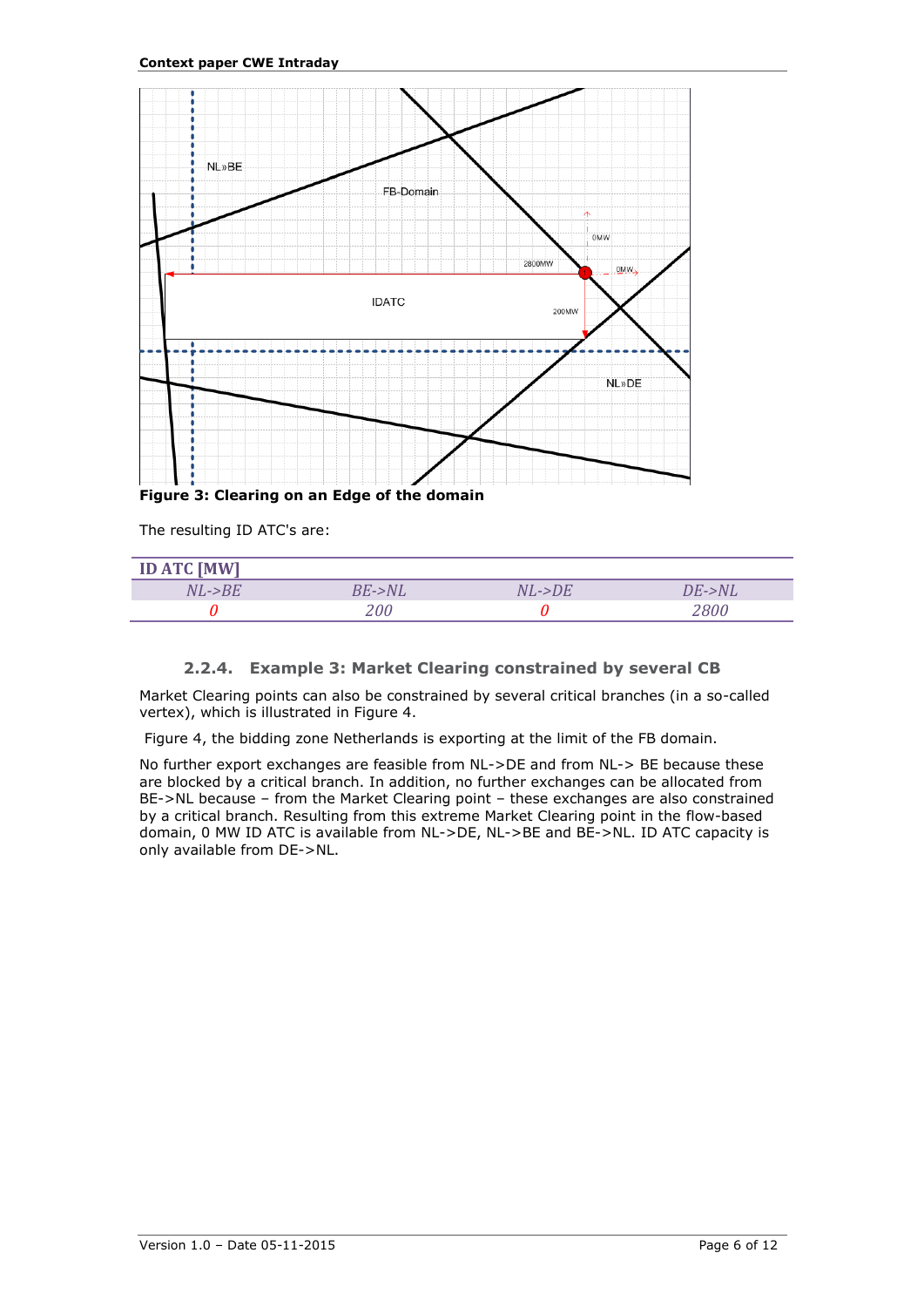

<span id="page-6-1"></span>**Figure 4: Clearing in aVertex**

The resulting ID ATC's are:

| <b>ID ATC [MW]</b> |           |           |           |
|--------------------|-----------|-----------|-----------|
| $NL$ -> $BE$       | $BE$ ->NL | $NL$ ->DE | $DE$ ->NL |
|                    |           |           | 3000      |

#### <span id="page-6-0"></span>**2.2.5. Extrapolation to a 3D flow based domain (which is the current CWE domain)**

The above examples are valid for a 2D flow-based domain representation (three bidding zones). However, for CWE we have to look at four bidding zones, which is represented by a 3D flow-based domain. This may result in even more extreme cases when viewed from the perspective of one bidding zone. [Figure 5](#page-7-2) depicts how the ID ATC can be represented in the 3D visualization. In such case, it can occur that there is no ID ATC available in any direction for all borders of a single bidding zone, as this could create overloads on a 4th hub.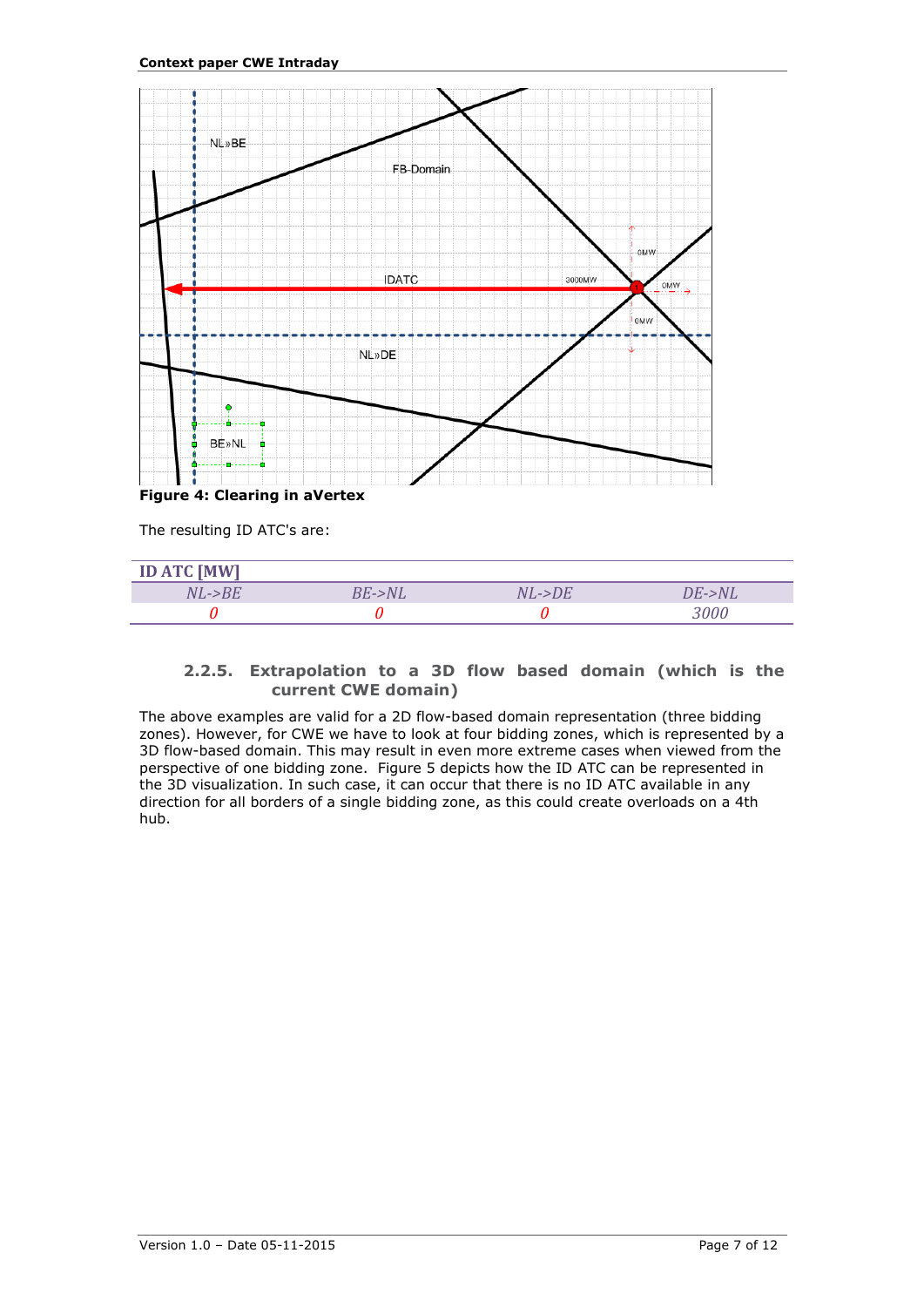

<span id="page-7-2"></span>**Figure 5: Clearing in a 3D domain (CWE)**

The left flow-based domain, in [Figure 5,](#page-7-2) depicts that ID ATC's are available in all directions. The resulting ID ATC's are:

| <b>ID ATC [MW]</b> |           |              |        |                      |          |
|--------------------|-----------|--------------|--------|----------------------|----------|
| $NL$ -> $BE$       | $BE$ ->NL | $NL$ -> $DE$ | DE->NL | $NI. \rightarrow FR$ | FR > N L |
| 400                | 400       | 600          | 600    | 100                  | 100      |

The right flow-based domain, in [Figure 5,](#page-7-2) depicts an extreme flow-based market clearing point. The increase of the ID ATC domain is in this case blocked in five directions. Therefore, capacity is only available in a single direction (see red arrow). The resulting ID ATC's are:

| <b>ID ATC [MW]</b> |                                       |  |                                   |      |  |      |                 |  |
|--------------------|---------------------------------------|--|-----------------------------------|------|--|------|-----------------|--|
|                    | $NL\rightarrow BE$ $BE\rightarrow NL$ |  | NL->DE DE->NL DE->FR FR>DE BE->FR |      |  |      | <i>FR&gt;RE</i> |  |
|                    |                                       |  |                                   | 3000 |  | 3000 |                 |  |

## <span id="page-7-0"></span>**3 Intraday capacity calculation**

### <span id="page-7-1"></span>**3.1. General requirements for ID CC**

According to Regulation EC 714/2009, CWE TSOs shall establish an ID Capacity Calculation mechanism. In the CWE NRAs "*Position Paper of CWE NRAs on Flow-Based Market Coupling"* of March 2015, CWE NRAs indicated that a Flow Based methodology shall be developed also for the ID timeframe and an implementation of an ATC intraday capacity recalculation the beginning of November 2015 has to be done as an intermediate step towards FB ID. The goals of this solution were described clearly: "This interim solution is intended to allow for more capacity at this timeframe, taking stock of more accurate information on grid, consumption, generation parameters and renewables."

This position of NRAs refers also to Articles 14.1 and 21 of CACM stipulating that for the common capacity calculation methodologies, a flow-based (FB) approach shall be used as a primary approach for day ahead and intraday timeframes. Needless to remind that in the CWE-region, FB capacity calculation and allocation have already been put in place for the day ahead market. Given the ambitious deadline of 19 months after entry into force for submission of a capacity calculation methodology including the ID time frame, CWE TSOs share the priority of CWE NRAs for the development of such a methodology for ID.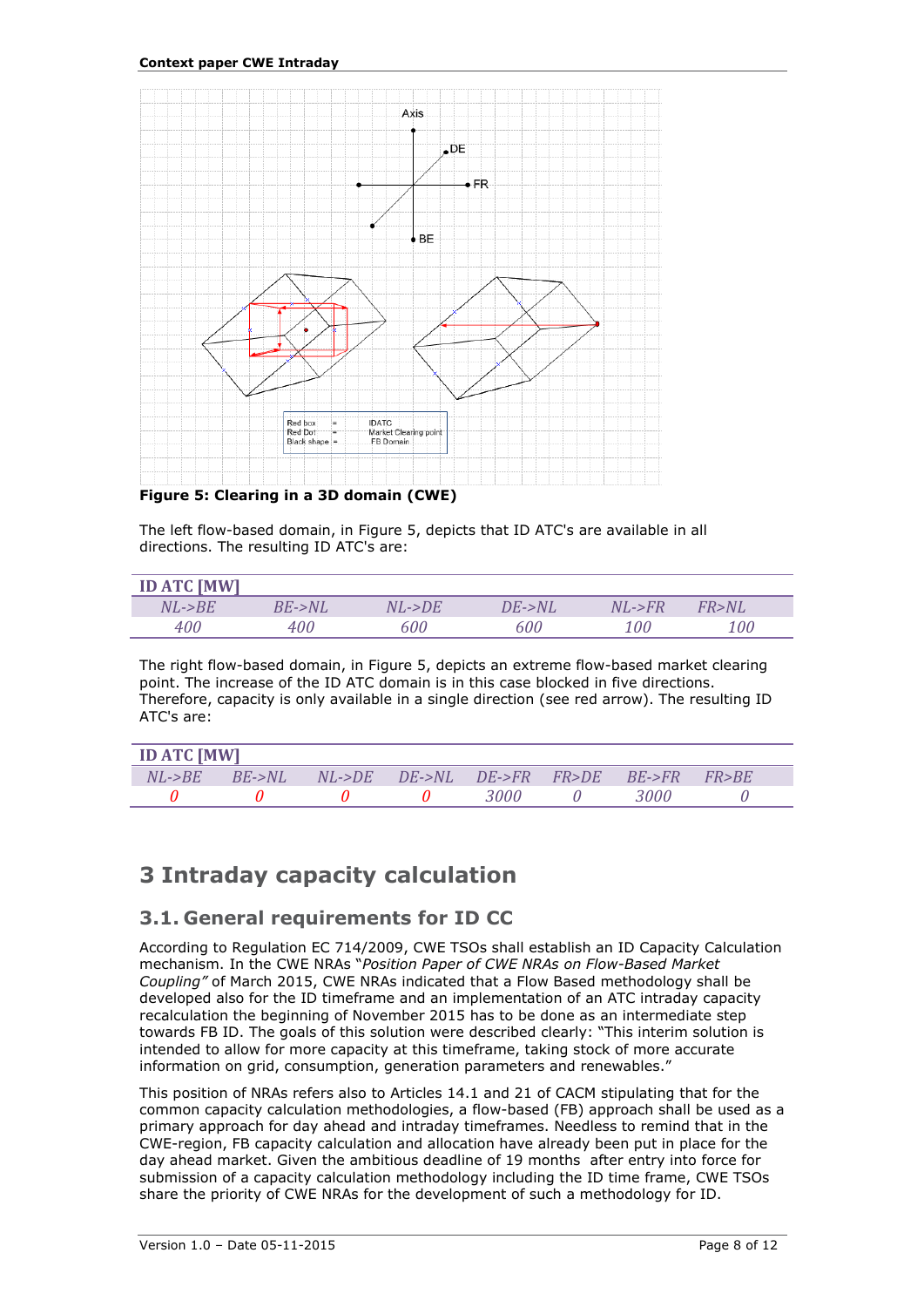CWE TSOs are convinced that the current proposed ID ATC CC is in line with this request of CWE NRAs (cf. paragraph [3.2](#page-8-0) for a full description). The approach for the intermediate step based on ID ATC CC towards full Flow based for Intraday (cf. also paragraph [1](#page-2-0) "[General information on the process followed\)](#page-2-0) was a result from an impact assessment TSO performed in 2014.

This detailed impact assessment was performed by CWE TSOs in 2014 to investigate all possible improvements for the intraday timeframe. Based on the conclusions, CWE TSOs decided to start as soon as possible with developing FB ID version 1 in line with CACM Guidelines, instead of spending time to develop a full coordinated ATC process. Indeed there is no proof available showing that recomputed ATC would even provide better (i.e. more accurate) results.

For the sake of transparency a brief wrap-up of the options evaluated and criteria used is given hereafter. The extensive list of improvements among which the full coordinated ATC process was scored based on the following main criteria:

- Complexity/time need to implement
- Congestion & balancing risk benefit
- CACM compliant

Based on this assessment, two short-term improvements were selected:

- Sensitivity analysis for all borders, to possibly increase/decrease ID ATC capacity
- Coordinate on RAs for the day ahead market direction/corner including PST taps and re-compute the FB-domain but keeping D-2 grid model.

Further research showed that these two improvements:

- have uncertainties with respect to the added value in terms of increase accuracy of computation outcomes, due to among other reasons the multi-lateral and highly meshed characteristics of the CWE system
- take *at least one year* of implementation
- are not directly compliant with the FB ID solution and therefore not in line with CACM
- require resources that were limited for implementation of improvements; a tradeoff between work on target vs short-term improvements was required

After thoroughly weighting pros and cons, CWE TSOs decided to focus on a first version of FB ID, based on minimum requirements, to ensure a fast delivery in line with CACM requirements and deadlines.

As any additional intermediate 'improvement' (with uncertainty about the added value in terms of increase accuracy of computation outcomes) would delay FB ID work and could result in delay in complying with the target model that has been integrated in the CACM guideline, TSOs have decided to not further work on these developments. In case of work on this intermediate 'improvement', resources would need to be doubled which seems unfeasible. It would also create about 1 year delay for the target model ID FB CC, which would not be finalized before 2018.

In the light of this, the proposed ID CC is based on a coordination of locally determined ID capacities with other CWE TSOs to make sure these do not cause negative effects in other TSOs networks (loop flows, transits).

Furthermore, to ensure that the proposed ID ATC CC (cf. § [3.3\)](#page-10-0) takes stock of more accurate information on grid, consumption and generation parameters, a daily process is being performed to assess the feasibility of more capacity for the ID timeframe.

It should however be clear that this re-assessment – or any other assessment based in a different methodology – does not automatically lead to more available capacity, as this could also result in less available capacity, but this would serve improved Security of Supply.

### <span id="page-8-0"></span>**3.2. ID ATC re-computation**

**The high-level process of the ID ATC CC methodology after FBMC is depicted below (see [Figure 6\)](#page-9-0). It is a daily process that starts at 18:00h D-1, where the request for increase is announced and several reassessments are performed**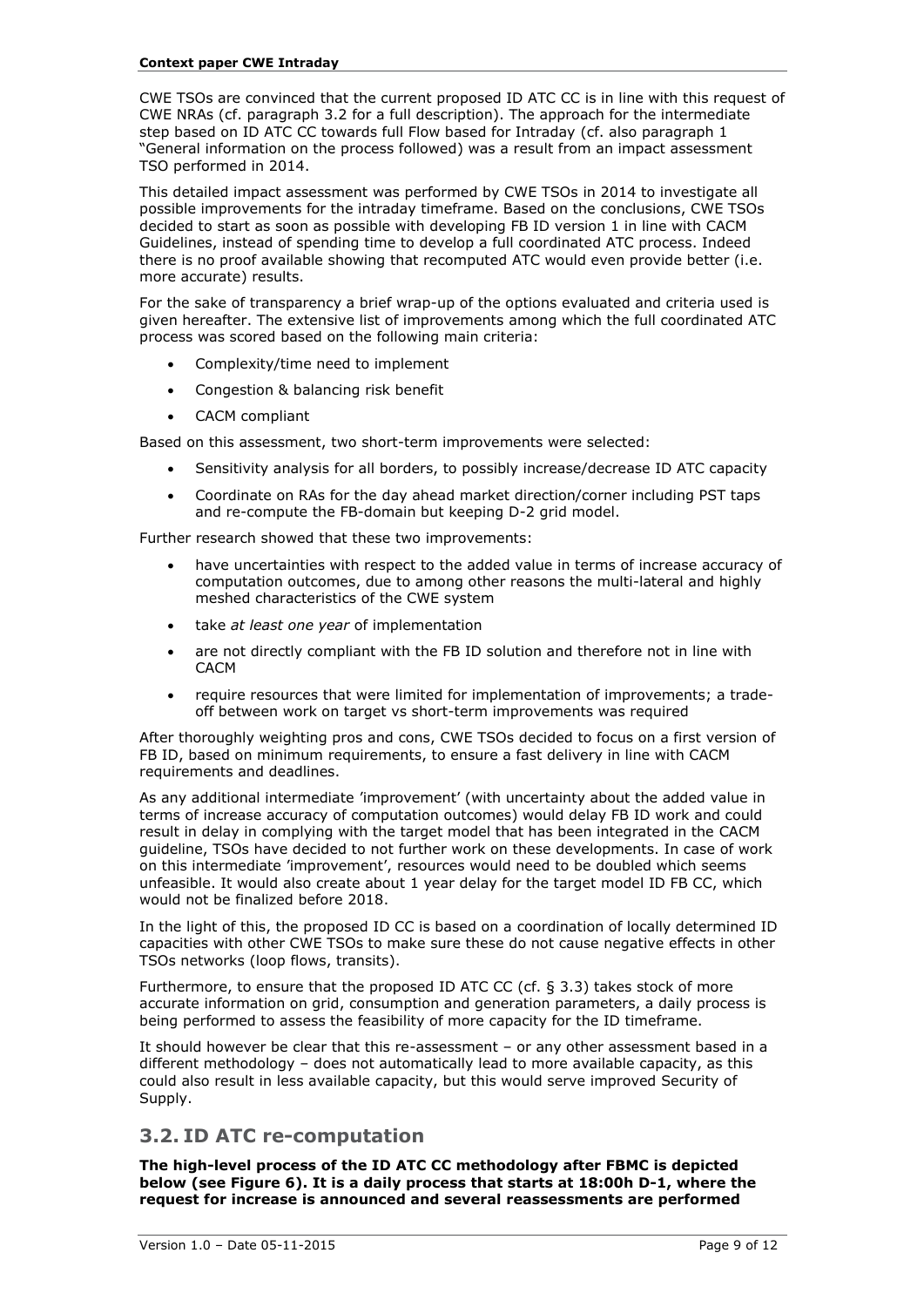#### **taking into account more recent information.**



#### <span id="page-9-0"></span>**Figure 6: High-level process of ID ATC CC methodology.**

The proposed ID ATC CC process is inspired by the process that was implemented before FB Go Live on the DE-NL and BE-NL borders and the CWE ATC DA process, that also combined different local processes with coordination on CWE level in consecutive steps:

- 1. The starting point for the proposed ID CC methodology are the initial ID ATC values which result from the CWE FB day ahead process. This initial ID ATC is computed out of the DA FB domain around the DA market clearing point and is the result of a unique and common centralized computation.
- 2. The first step is followed by a local assessment by CWE TSOs evaluating a possible increase or decrease on their own borders.
- 3. The third step is a merging step by a common system. A Central Matching Tool (CMT) consolidates the increase requests and the decrease notifications.
- 4. Based on this consolidated input all CWE TSOs perform a local analysis that enables them to accept, partially accept or reject the requested capacity increases in a justified manner.
- 5. The acceptance or rejection messages are handled in a common way by the CMT.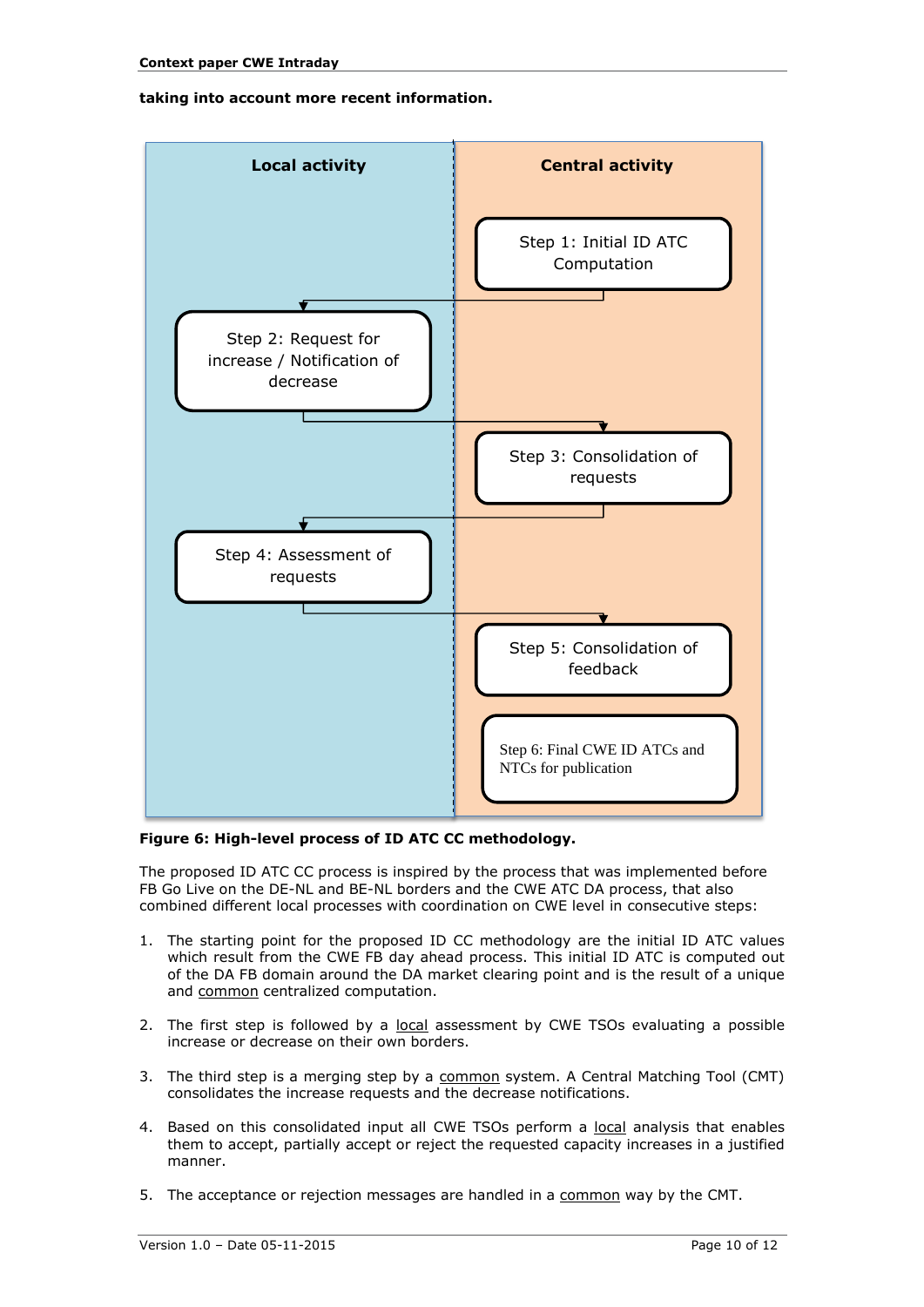6. In the last step, each TSO will then be able to use these common CWE ID ATCs and NTCs as input for the capacity allocation of their respective borders.

### <span id="page-10-0"></span>**3.3. CWE TSO Intraday roadmap towards CACM compliancy**

CACM obliges CWE TSOs to finalize the FB ID methodology 19 (cf.§ [3.1\)](#page-7-1) months after the entry into force, therefore by Q2 2017 the methodology should be provided. This threestep roadmap ensures a delivery of a FB ID CC method in line with the CACM obligations to finalize the method end of 2016.

The [Figure 7](#page-10-2) below provides more insight in the different steps that are needed to realise the implementation of an ID FB CC.

- The process for defining a FB ID concept and high-level process is on-going and FB ID experimentations are currently being performed. This activity will last until Q2 2016.
- Once the FB ID concept is finalized and the specifications for a prototype are clear, expert experimentation will take place with the support of this prototype. This activity will be finalized end of 2016
- When the experimentation is finalized, the process will have been stabilized and implementation activities will be initiated from Q1 2017 onwards.



<span id="page-10-2"></span>

## <span id="page-10-1"></span>**3.4. Challenges in developing FB ID v1**

The main objective for the FB ID version 1, is to create a FB ID method based on minimum requirements to ensure a delivery in line with CACM Guideline, while also ensuring a quick delivery. The DA process can be seen as a good starting point (from a conceptual and technical point of view) and therefore various methods and related input data from day ahead are re-used, limiting the effort to define new methods for inputs that are similar for day ahead and intraday.

However, it should be underlined that Flow based for intraday is not simply updating the grid models and again computing with same systems/methods as day ahead the results for intraday.

The current Common Grid Models available for intraday, namely the DACF/IDCF are used for other (local) processes and not yet for regional capacity calculations. Consequence: there is no CWE Common Grid Model DACF/IDCF with common alignment, content, quality checks and process.

After updating the common grid model, there are more actions required to be able to provide FB parameters, which are captured by the below challenges:

- Coordination/optimization/verification in a commonly aligned and regional manner
- There is less time in Intraday (12 hours is needed for the day ahead process, ID process will have to be shorter for computing results, automatic coordination and verification), to perform the activities mentioned, which imposes other requirements to the process as well, such as a higher level of automated calculation and coordination processes
- Since, the methodologies and process to do this are still to be developed, a recomputation only will not suffice